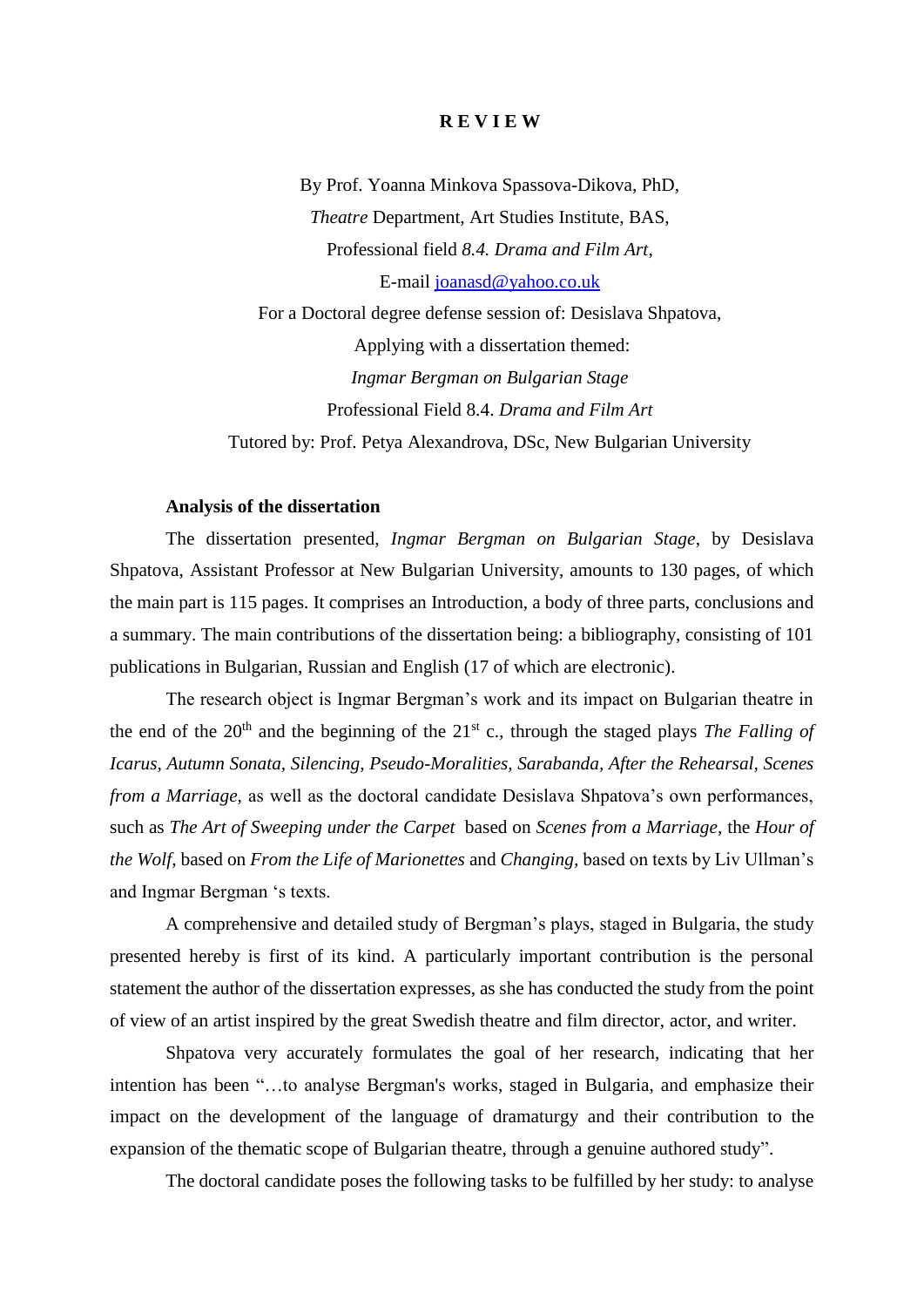Ingmar Bergman's work within the theatre discourse; to annotate Ingmar Bergman's plays, staged in Bulgaria, including the ones she has staged herself. Another task is to present her own study of Ingmar Bergman's work, staged in Bulgaria.

The main thesis of the doctoral candidate is that

Bergman's works, including his dramaturgical pieces, which cannot be defined within a certain conceptual framework, as psychologism converts into its own antipodes, but can be positioned between surrealism and naturalism, can serve to develop and improve the psychological theatre tradition. Our contemporary world is directly linked to the archaic culture as much as the rigorous psychologism is bound to abstract fantasies, and that is what expands our perception of the psychological approaches to performing arts... Bergman's ideas transform the reality we live in and offer the audience an alternative.

Exposing her thoughts in the main part of the dissertation text, the doctoral candidate manages to develop and defend this thesis.

Having laid out a theoretical analysis of the literary, documentary and academic sources dealing with the life and works of Ingmar Bergman, the author goes on to explain the methodology of her research: a retrospective analysis within the framework of the historical approach, performed through a review of literature dealing with the issues in focus; an interview, representing the quantitative aspect of the methodology and consisting of questions devised and posed by the doctoral candidate; a comparative analysis of the resulting data registered and presented in the dissertation text; a comprehensive analysis of the findings of the research.

The text is structured in a clear and logical way. The introduction explores the validity and the significance of the issues in focus. The object of the research, as well as the aims, goals and research tasks are clearly stated. The research thesis is precisely formulated. The approaches and the methodology of the study are intelligibly determined. It is stated explicitly that the research work is limited in scope, and it only explores Bergman's plays staged in Bulgaria, which allows the doctoral student to limit the scope of her research but achieve this considerable depth.

In the first section, the author of the dissertation analyses the theatre, cinematic, and literary works if Ingmar Bergman. This section is further divided into three parts. Part one is a 'portrait' of Ingmar Bergman, describing the life and work of the artist.

Part two discusses various studies of Bergman's works. It explores the existing periodization of Bergman's works, which boils down to four chronological periods. It is important, however, to point out that Shpatova's presentation of the phenomenon 'Bergman'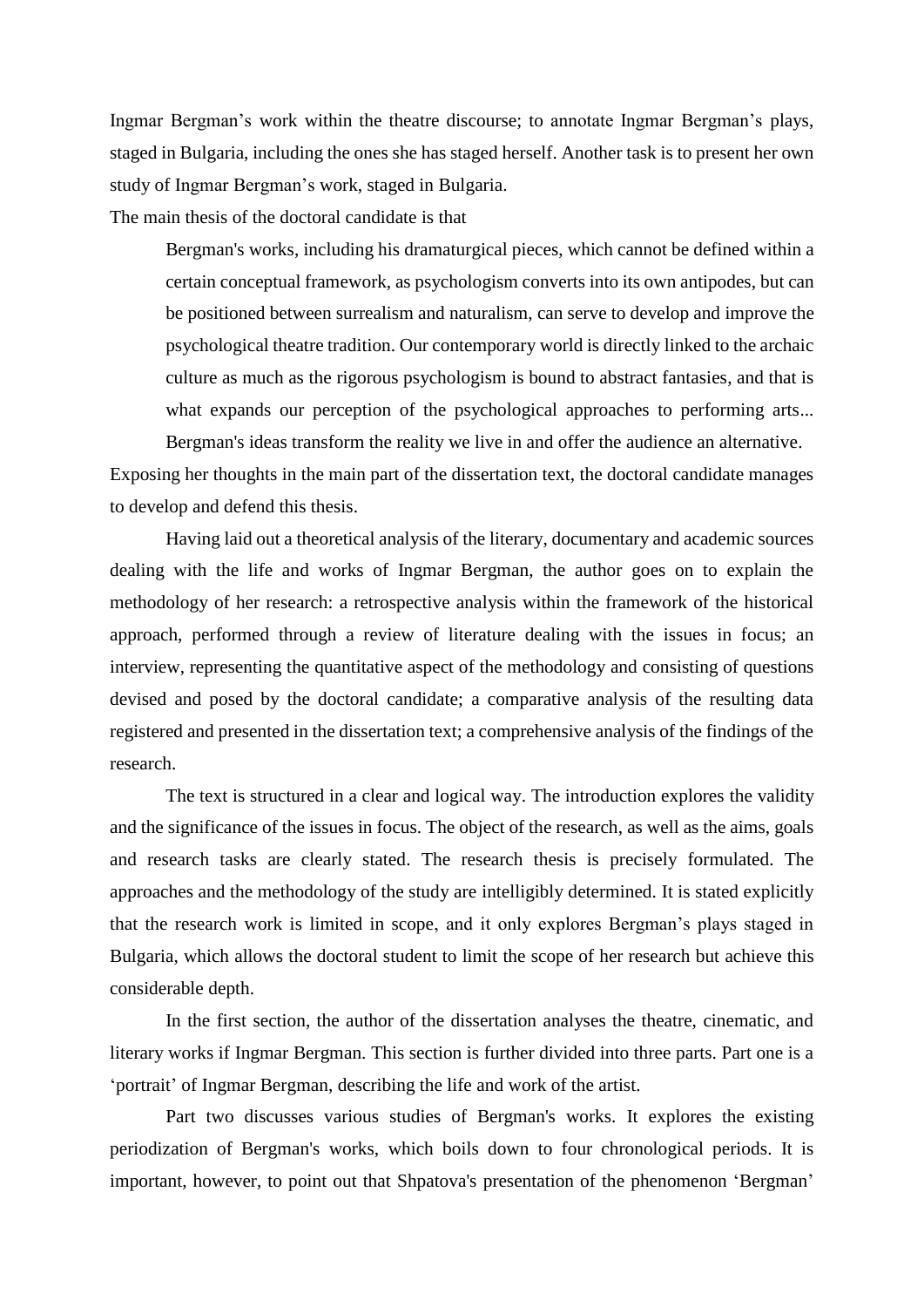does not rely on the chronological approach, on the contrary, in her text, the works of Bergman are organized in thematic fields in relation to specific titles. Following this logic, this part focuses on two key issues: influences and themes in Bergman's works. On the one hand, the influences covered are *the father figure and God, the mother figure and the woman, Fårö Island and death, and August Strindberg's and Johan Sebastian Bach's influence on his work.* On the other hand, are the approaches used by Bergman as a director, namely: the dialogue between cinema and theatre, the impulse of the unconscious, the actor in close-up (where Shpatova provides a brief review of the actors' achievements of Liv Ullman, Ingrid Thulin, Bibi Andersson, Harriet Anderrson, Erland Josephson, Max von Sydow, etc. in Bergman's works) the focal point and the space, the play with light and music replacing lines.

The third sub-part explores Bergman's work, his plays, his films and his literary texts.

The second section contributes immensely as it analyses, in a systematic way, the theatre plays by and about Ingmar Bergman, staged in Bulgaria. This section consists of five major parts, related to Bergman's popularity in Bulgaria: his the theatre works (about *The Falling of Icarus* and *Autumn Sonata –* the first plays, staged in Bulgaria, based on Bergman's texts); the performances on Bulgarian stage (e.g. *Silencing, The Pseudo-Morality, Sarabanda, After the rehearsal, Scenes from a Marriage);* the doctoral student's first experiences as a director of three texts by Bergman (*Scenes from a Marriage* as well as her own staged plays like *The Art of Sweeping under the Carpet,* based on *Scenes from a Marriage*, *Hour of the Wolf ,* based on texts by Bergman from *From the Life of the Marionettes* and *Changing,* based on texts by Liv Ullman and Ingmar Bergman). In this part, the doctoral student presents her professional experience as a director. I cannot but note that this self-reflexive part is rather interesting and important for other theatre researchers, as Desislava Shpatova is a prominent Bulgarian director, and is an is studied by professional theatre researchers. I would also like to point out that she is the only director in Bulgaria, who has staged three plays by Bergman.

If I am to list yet another contribution of this dissertation, I would like to point out the analysis of the interviews with Stanka Kalcheva, Elitsa Mateeva and Elena Panayotova, whose work is also related to Bergman's plays and texts.

The conclusion of the dissertation is where the doctoral student points out that with his over fifty feature films, about one hundred articles, forty radio programmes, about fifteen TV programmes, several opera productions and a ballet libretto, not to mention his work as a playwright, screenplay writer and an author of adaptations, Ingmar Bergman has undoubtedly proved to be the most prolific and flexible director. He is a prominent figure in Bulgarian theatre as well, as he is still the one to sustain, develop and build up on the psychological theatre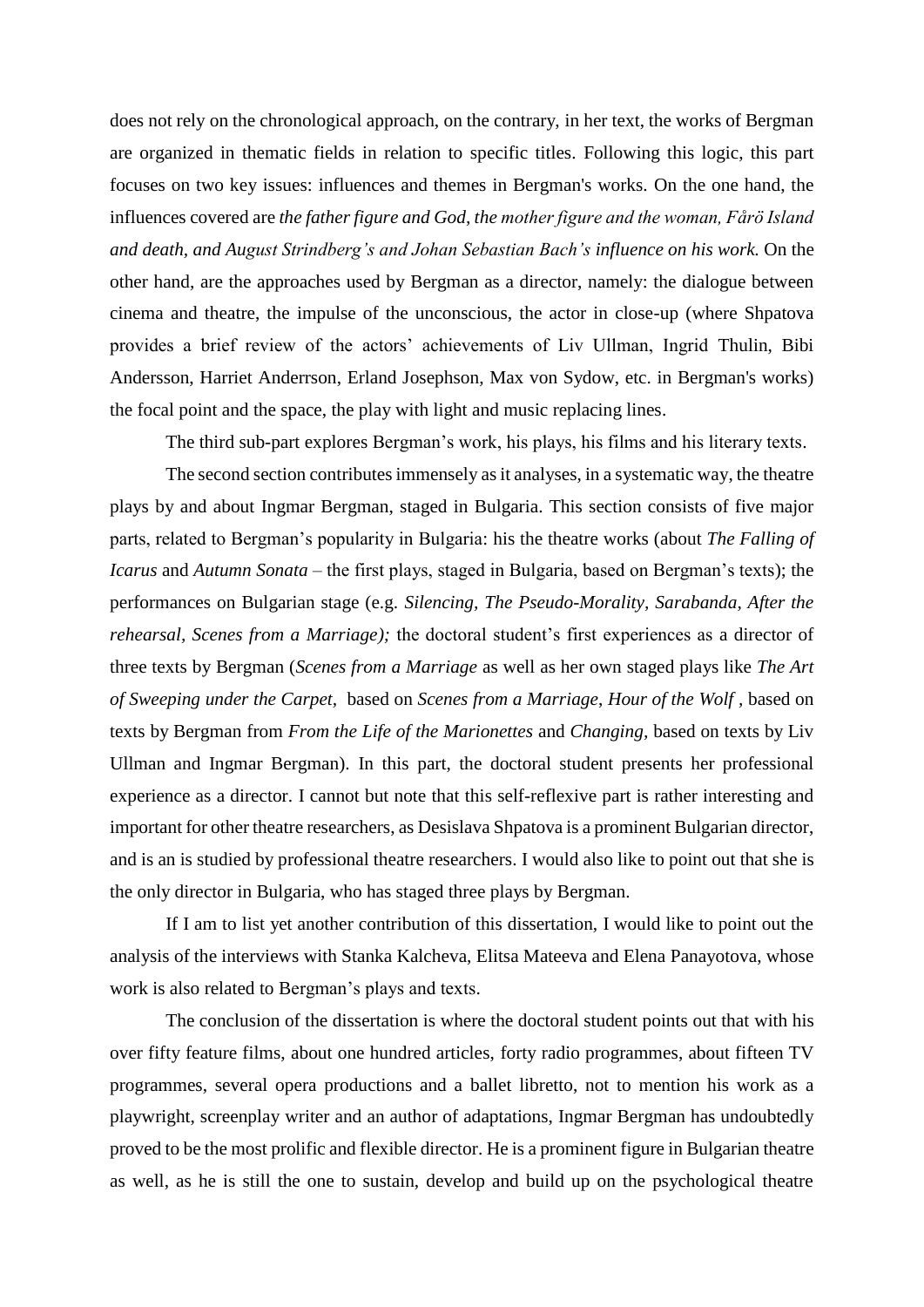tradition, the one who brings in existentialist content, typical for the traditional Nordic dramaturgy, into the Bulgarian cultural space. Thus, it was definitely Bergman's merit that, in the 1990's, the thematic scope of the Bulgarian dramaturgy was expanded immensely; he was the one to provide his interpretation of the important issues of interpersonal conflicts and the relations in the family, of the conflicts of the artist and the environment they create, of religion and God, of reality and illusions. Bergman is also the one who has inspired the creation of this new theatre genre – the collaboration between theatre and cinema in a single production.

### **Description of the Contributions**

Some of the contributions of this dissertation were already pointed out. I would like to summarise by saying that not only are they related to the historical, biographical, theoretical, and methodological aspect of the text hereby, but they also have practical and applied character. The doctoral student has defined and described the contributions of her work quite accurately in the last section of the dissertation.

One of the contributions to be mentioned is the developing of a theoretical analysis model, using literary, documentary and academic sources, including a retrospect within the historical approach, through presenting the researcher's review of the issues in focus.

The systematising of key facts and events of the life and work of Ingmar Bergman, together with those of the global theatrical and cinematic stage, presented from the point of view of Bulgarian directors is yet another one of the contributions of the dissertation.

It is also important to note that the dissertation student has deduced certain indicators and components useful for selecting Bergman's works to be used by contemporary theatre researchers and directors, both as the object of research and as material for staging in theatres.

In my opinion, the most important contribution of the dissertation is that it constitutes independent research based clearly defined criteria. It presents a specific viewpoint from the perspective the theatre director and his work with Bergman on the stage. It is worth noting that most studies accentuate on his cinematic work. His theatrical work is generally not sufficiently researched and the interpretations of Bergman's plays, staged in Bulgaria, have only partially been discussed by theatre reviewers. This is the first time that the topic has been examined in such depth.

This study can be useful for students and tutors alike, and for a range of organisations, and individuals, considering development opportunities for theatre directing in Bulgaria, as well as for a wider audience interested in theatre. To that end, I would recommend that this dissertation be published as a monography, after certain points in the text presented have been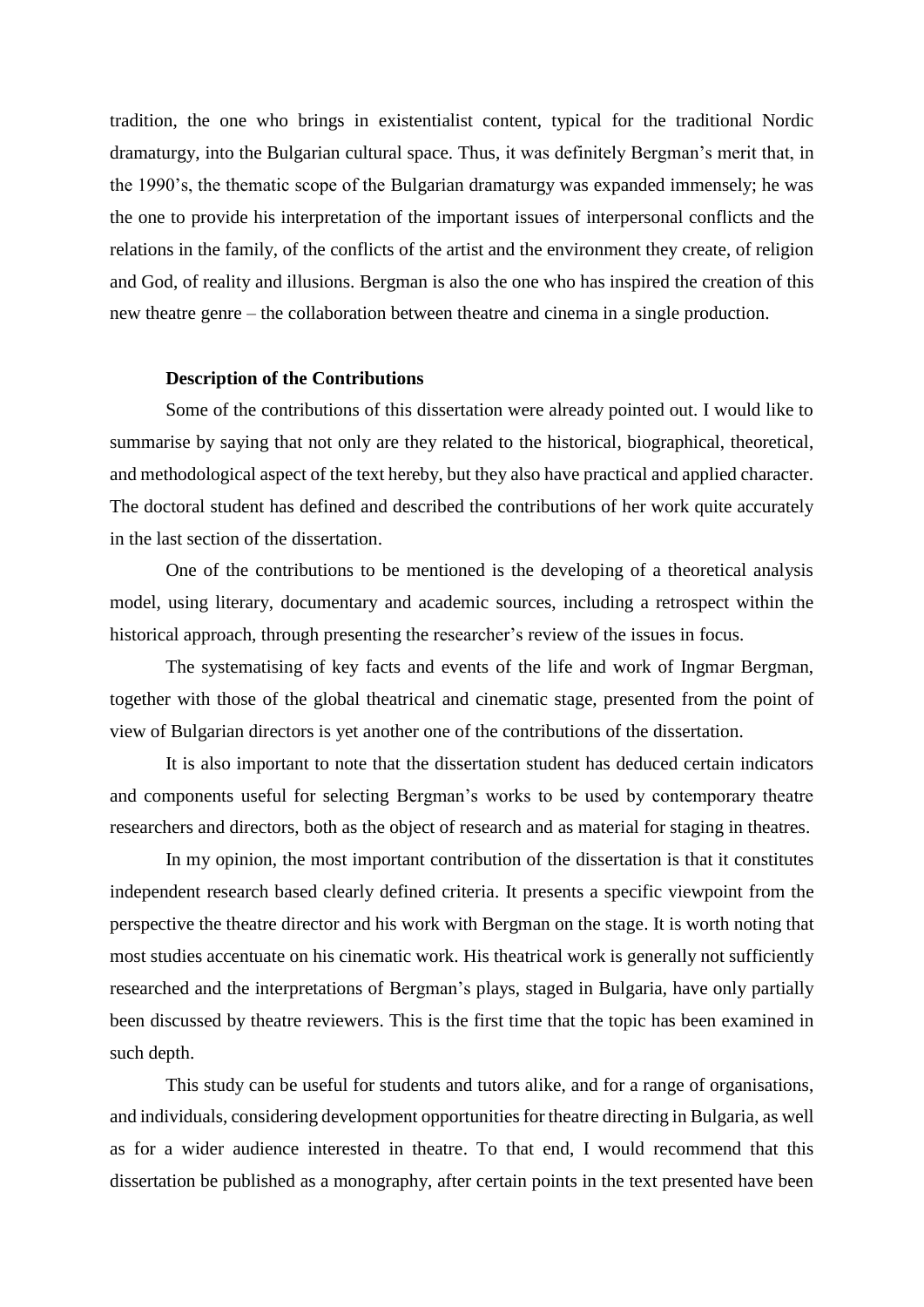elaborated upon.

# **Author's Merits**

Over the years, I have had the opportunity to follow Desislava Shpatova's development, mainly as a director. Her professional qualities as a practitioner, and later on as a pedagogue, have categorically impacted her dissertation in terms of topic choice, postulations, knowledge of the subject under investigation and thorough research into it.

Desislava Shpatova did her BA in Acting in 1995 and her MA in Theatre Directing in 2016, at NBU. From 2005 to 2018 she was a lecturer at the NBU Theatre Department, and in 2016, she became an Assistant Professor, teaching courses such as *Theatrical Performance, Actor and Audience,* and *Acting Techniques.* She is a founder and board member of the Legal Art Centre non-profit association for independent theatre. In 2001, she specialized in theatre management under the *ArtsLink* Programme in New York, USA.

Among her numerous staged performances, (amounting to almost forty, a fair share of which at the NBU University Theatre), the doctoral candidate has directed the following: *Animal Farm,* based on George Orwell's eponymous novel, at Theatre 199; Euripedes' *Medea,*  at the European Capital of Culture, Azaryan Theatre; *The Last Quartet* by Yaron Ziberman, Theatre Laboratory Sfumato, *Hour of the Wolf* by Ingmar Bergman, Youth Theatre Nikolay Binev, *Idiot 2012* based on works by F. Dostoevsky, NT Ivan Vazov, *The Suicide* by Nikoly Erdman, SMT Konstantin Velichkov, Pazardzik, *The Construction of Unleashed Imagination,*  based on Eugene Ionesko's works; ST Sava Ognyanov, Rousse, *Silent Invisible People* by Yana Borisova, Youth Theatre Nikolay Binev; *The Pigeon* by Patrick Süskind, NT Ivan Vazov; *The Garden,* based on *Three Sisters, by A.P. Checkov, TL Sfumato; The Art of Sweeping Under the Carpet,* by Ingmar Bergman, SMT Konstantin Velichkov, Pazardzik; *Psychosis 4:48* by Sara Cane, International Theatre Festival Varna Summer and TL Sfumato; *DJ* by Georgi Gospodinov, SST Aleko Konstantinov; *Zen Porn* by Milena Fuchedzhieva, SST Aleko Konstantinov; Theatre *La Mama,* New York; *Handmaids,* by Jean Genet, SST Aleko Konstantinov; *Women on the Edge,* by Pedro Almodovar, Theatre 199, *Idiot,* Youth Theatre Nikolay Binev; *Dangerous Liaisons* by Choderlos de Laclos, SST Aleko Konstantinov, etc.

Her performances, after selection, have toured internationally to festivals in Slovakia, Czech Republic, Romania, Macedonia, Italy, Hungary, France, and USA. Her performances have been awarded with theatre prizes: the ASKEER Award 2009, two nominations for the Icarus Award, several awards at international festivals abroad.